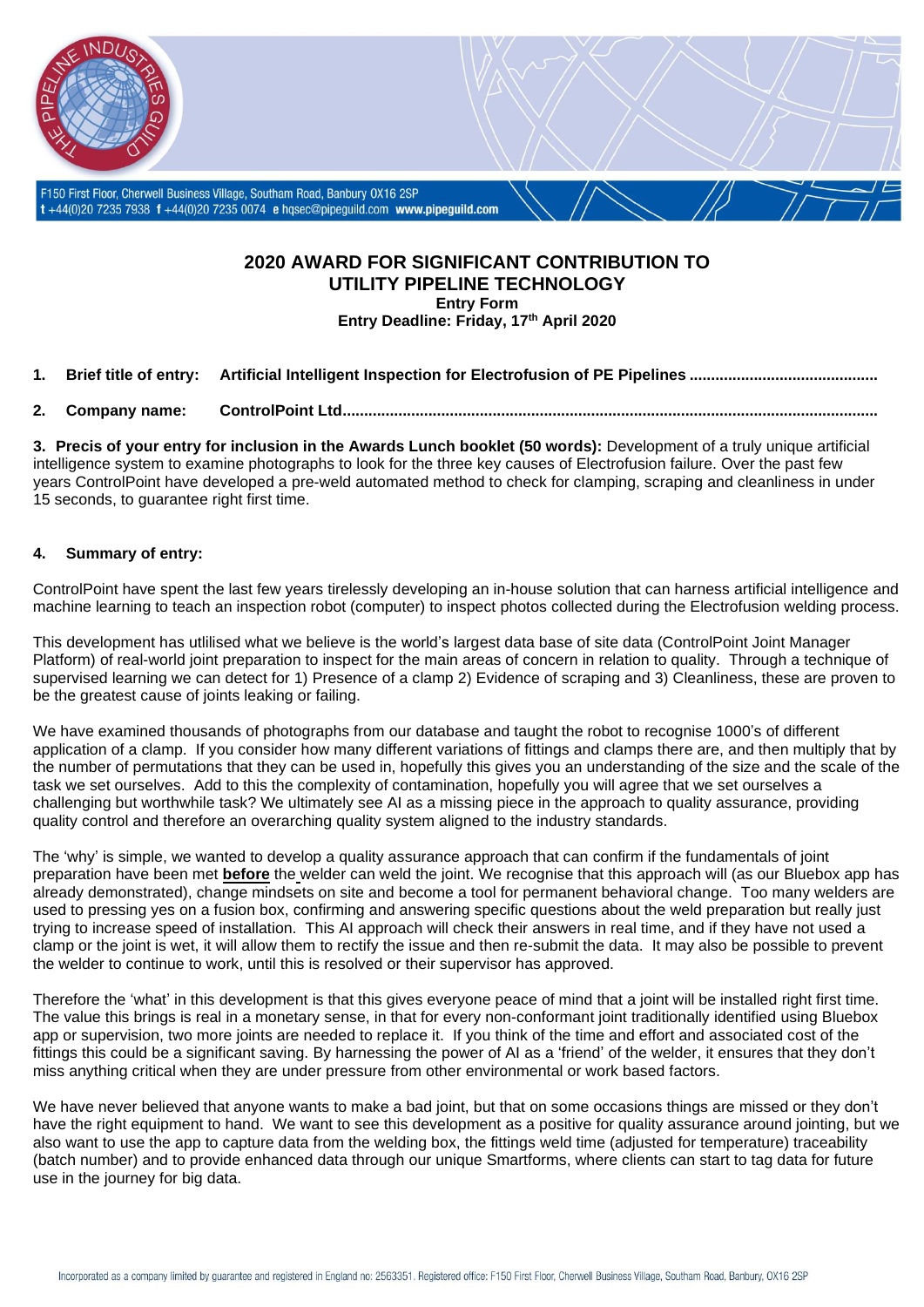F150 First Floor, Cherwell Business Village, Southam Road, Banbury 0X16 2SP t+44(0)20 7235 7938 f+44(0)20 7235 0074 e hqsec@pipeguild.com www.pipeguild.com

So often when talking about new tech it is natural to ask 'when' it will be ready. ControlPoints AI product is ready now and is already being piloted by contractors for Yorkshire Water and Severn Trent and soon GTC and Northern Gas. We are not piloting the system, as it was built using real world images, we are testing its performance speed, accuracy and interaction with end user (e.g. the welders) so this is not something that we need to wait years for to see a benefit. We are seeing the accuracy of the system improve, with this type of approach, you're looking for not only how many times the AI inspection is correct, but how many times it is incorrect, when in fact the welder had no issues. On all three aspects accuracy is above 90% which is an amazing result given the variations we can often see. All AI inspections are then checked by a human inspector and the AI development Engineer to monitor variations to continue the teaching of the robot.

We see the use of AI in the field of quality assurance as game changing and therefore worthy of the Utility Technology Award, as we seek to support contractors, and asset owners in the construction of leak free networks that will stand the test of time for centuries to come.

| 4. Signed:      |  |
|-----------------|--|
| <b>5.</b> Date: |  |
|                 |  |
| Telephone:      |  |
| Email:          |  |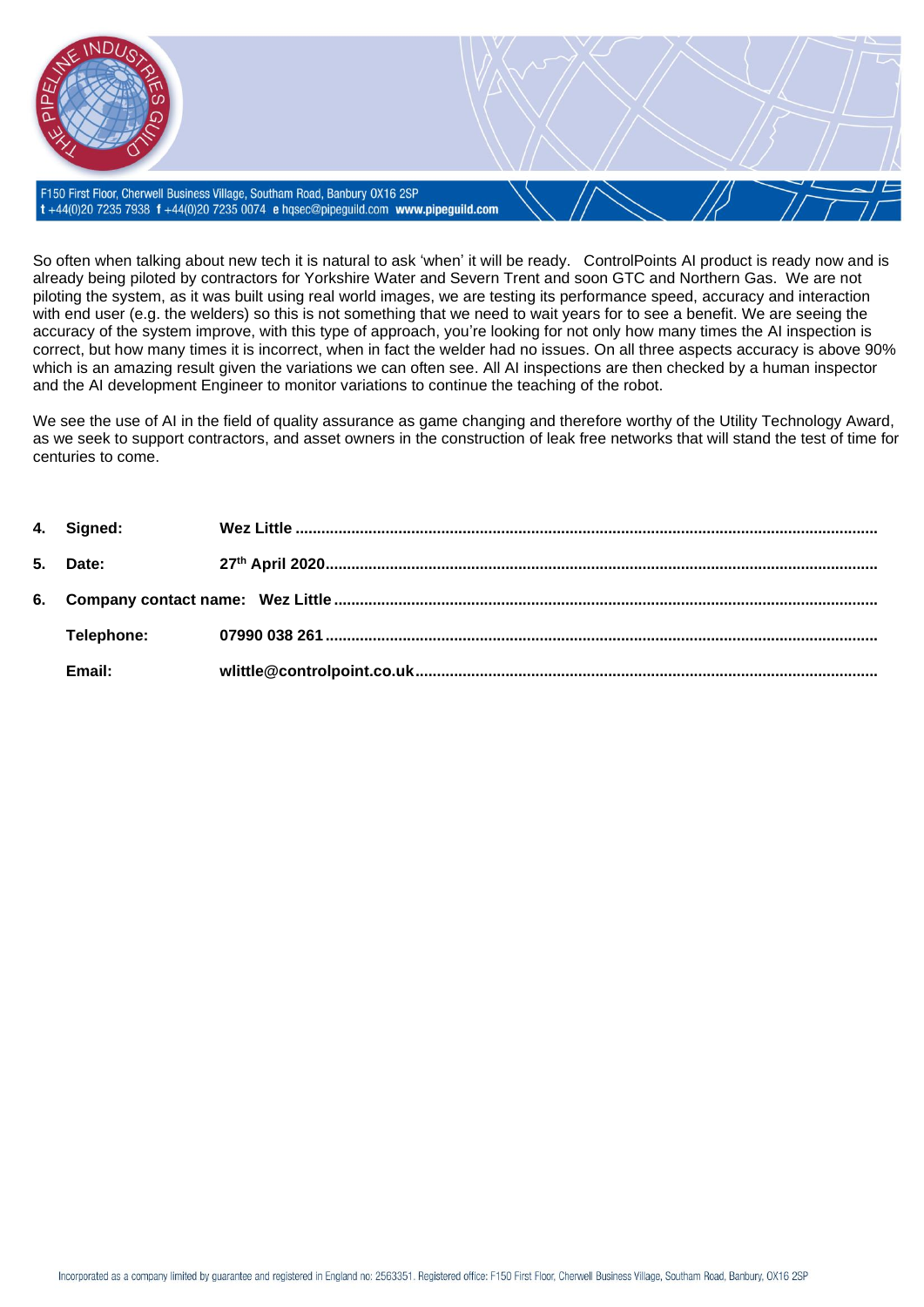

## **Detailed Description of Entry**

ControlPoint has been the market leader for nearly a decade in driving improvements in the field of polyethylene jointing. These improvement have been focused on the development of EUSR training courses, coaching, development of mobile applications and a cloud-based database for real time intervention.

During this time technology has advanced significantly allowing us to harness the use of a miniature computer that people carry around in their pockets every day. We chose to take an integrated approach and our technology is embedded within the Electrofusion Boxes. We utilise Bluetooth tech to allow the mobile application and box to talk to each other and share information. Traditionally we then ask the welder to interact with the Electrofusion Boxes and the mobile app (Bluebox).

The operator can use the app to Scan the fitting barcode and automatically capture the required weld time, and fitting material traceability. This is the first stage in the use of AI allowing us to determine the type of fitting that is being used. We then ask the welder to take three photographs of the electrofusion joint preparation, once these are taken the electrofusion box will receive a signal to allow it to weld. Once the weld is completed, we then upload the data to our cloud server for inspection by a trained inspector.

There is nothing wrong with this approach however we can only provide a result (conformant / non-conformance to standards) after the weld is completed. Therefore, two years ago we decided we wanted to find a solution that could work in real time and be pre-weld. We knew to achieve this we would need to use a combination of machine learning and artificial intelligence and teach a computer to inspect photographs we received, before sending the signal for permission to weld to the Electrofusion box. We want to target a time of less than 20 seconds, as we know that people would perceive this as an efficiency impact, which is why we currently complete the in-depth inspection post weld.

So this is our journey, we recruited some specialised software developers to start building and training our very own AI Robot. You might ask, what made us best placed to do this? Well, we have the world's largest database of labeled site data of joint preparation. More importantly we had real world photos to learn from, not photos that have been taken in laboratory conditions. We can't go into detail in this submission about the development of the algorithms as this is our Intellectual Property. It is not our intention for the AI to replace our detailed inspection approach, rather it will be complimentary.

We then determined based on testing data from across many industries and determined that AI would need to be capable of detecting three key things 1) Presence of a clamp 2) Scraping 3) Cleanliness. The sheer variety of clamping techniques and contamination means we have analysed thousands and thousands of photographs to look for the presence of these three things. It has been an immense effort to be able to say we have been able to not only develop an AI tool that correctly identify the three most common mistakes, but more importantly this is already market ready and has been used by Yorkshire Water and Severn Trent. We are seeing the accuracy of the system improve, with this type of approach your looking for not only how many times the AI inspection is correct, but how many time its incorrect when in fact the welder had no issues. On all three aspects accuracy is above 90% which is an amazing result given the variations we can often see. All AI inspections are then checked by a human inspector and the AI development Engineer to monitor variations to continue the teaching of the robot.

What we can now offer our partners (customers) is a method for identifying non-conformant joints before they are welded. As the system develops we will be able to put in layers of control for the asset owner and installer, however for now, we are using the AI to interact with the welder. If the system detects something it does not recognise, it will firstly ask the welder to retake photos to address the issues. It can also ask the welder if they are happy with the preparation (they may not be able to use a clamp due to other restrictions). It is well proven that this type of approach will engage the human brain and make them think, it also requires them to confirm that they are taking a decision that could ultimately make the joint non-conformant. This therefore makes this a significant onsite behavioral tool, with the benefit of being contact free and remote, meaning that no one needs to go to site, the data is captured in real time, and we can truly start to say that this approach to AI+QA will lead to leak free and right first time installations. For an SME to have developed this inhouse around two years this is a significant achievement, especially as this was all self-funded by ControlPoint, and naturally we are excited to see the impact it has across the utility sector.